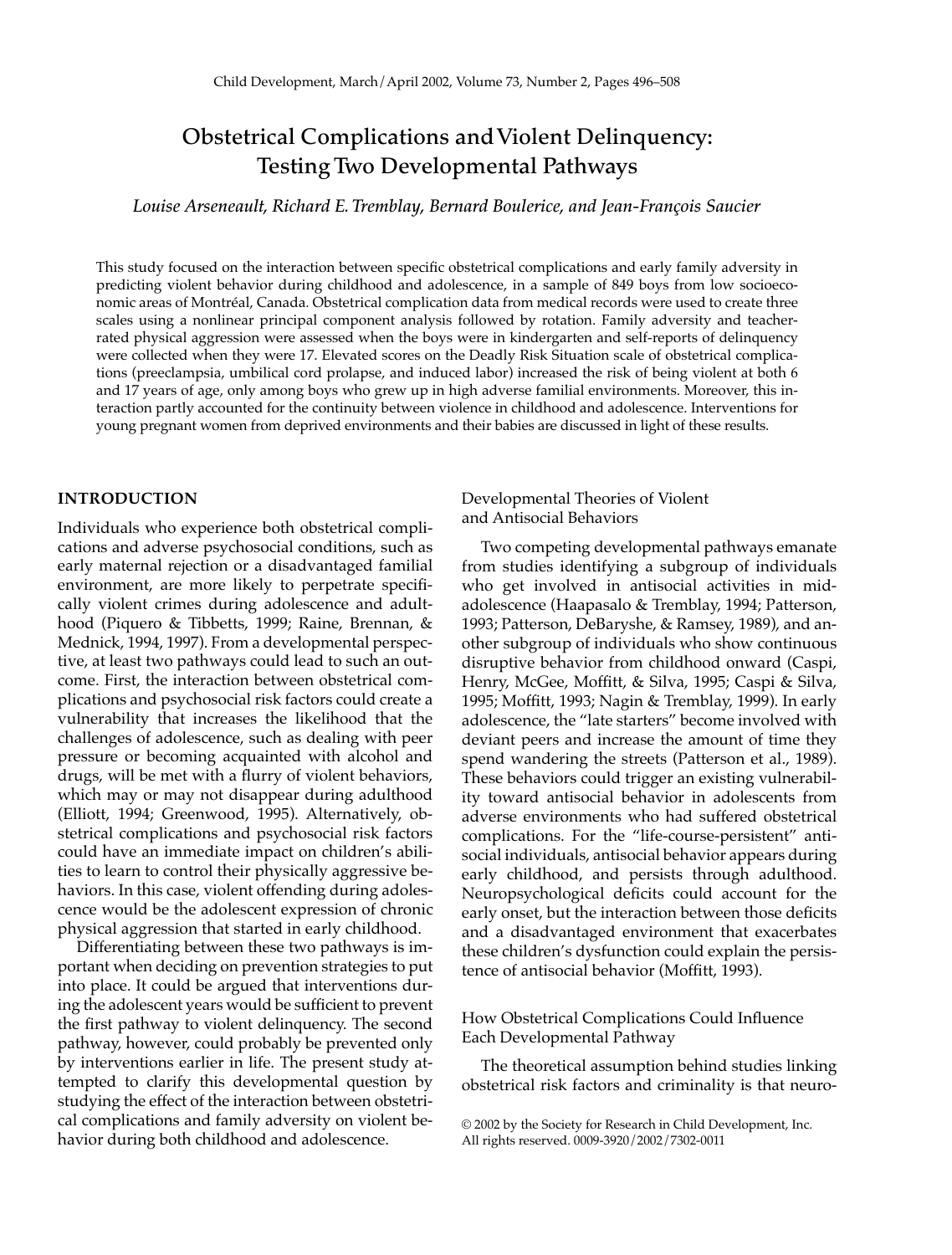psychological deficits leading to behavioral problems are engendered by fetal brain damage, which may have been caused by obstetrical complications. Support for the first developmental pathway, in which antisocial behavior emerges in midadolescence, comes from studies on the etiology of schizophrenia. Findings provide strong evidence that obstetrical complications contribute to the etiology of schizophrenia (Cannon, Mednick, & Parnas, 1989; Cannon et al., 1993, 2000; O'Callaghan et al., 1995) and suggest that the effect of obstetrical complications on brain abnormalities increases the probability of schizophrenia among individuals genetically at risk (Cannon, 1997). Given that individuals with schizophreniform disorder are four to six times more likely to be violent compared with individuals without this disorder (Arseneault, Moffitt, Caspi, Taylor, & Silva, 2000; Hodgins, Mednick, Brennan, Schulsinger, & Engberg, 1996; Stueve & Link, 1997; Tiihonen, Isohanni, Räsänen, Koiranen, & Moring, 1997), obstetrical complications could similarly increase the risk of violent behavior among individuals growing up in adverse environments. In addition, given that schizophrenia is a psychiatric disorder with a late age of onset and an abrupt appearance (Cannon & Jones, 1996; Häfner, Maurer, Löffler, & Riecher-Rössler, 1993), obstetrical complications could have an impact on violent behavior that would manifest itself in late adolescence, supporting the first pathway from obstetrical complications to violent delinquency.

Support for the second pathway, in which antisocial behavior appears in an early life stage, comes from studies that link obstetrical complications (e.g., episiotomy, chronic fetal hypoxia, induction of labor, placenta problems, and umbilical cord prolapse) with neuropsychological deficits and cognitive functioning (Buka, Tsuang, & Lipsitt, 1993; O'Dwyer, 1997; Seidman et al., 2000). Given that neuropsychological deficits, such as impairments in verbal and executive functioning, are involved in persistent antisocial behavior that is rooted early in life (Moffitt, 1990; Moffitt & Henry, 1989; Séguin, Pihl, Harden, Tremblay, & Boulerice, 1995; Tremblay et al., 1999; Tremblay, Mâsse, et al., 1992; White, Moffitt, Earls, Robins, & Silva, 1990), obstetrical complications could have an impact on violent behavior that would manifest itself in the preschool years, supporting the second pathway from obstetrical complications to violent delinquency.

A recent study on delivery complications and violent behavior (Raine et al., 1997) traced a developmental pathway to violence by showing that the interaction between delivery complications and early maternal rejection held for individuals whose first offense occurred before age 18, but not for those who

committed their first crime after age 18. Based on these results, one could conclude that this interaction effect was specific to early-onset but not lateonset violence. Considering Moffitt's (1993) theoretical perspective— that chronic antisocial behavior starts early in life—as well as results from longitudinal studies (Tremblay, Mâsse, et al., 1992; White et al., 1990) that have shown the stability of childhood disruptive behaviors, one would expect that violent individuals who suffered from both obstetrical complications and early adverse psychosocial factors would have a history of violent behavior starting in early childhood. Moreover, one would expect that this interaction would partly account for the risk of violence during adolescence among physically aggressive children. The present study was designed to test whether the interaction between obstetrical complications and familial adversity also predicts childhood physical aggression, and whether it accounts for the continuity of violent behavior from childhood to adolescence, in a sample of young boys for which data were available from birth to adolescence.

### Limits of Previous Studies

Two limitations have characterized studies on the links between obstetrical complications and antisocial behavior. First, studies have used official records of criminal behavior (Brennan, Mednick, & Kandel, 1991; Kandel & Mednick, 1991; Piquero & Tibbetts, 1999; Raine et al., 1994, 1997). Official records are known to underestimate delinquent activity because many offenses are not reported or are not treated by the justice system (Elliott, 1994; Elliott, Huizinga, & Morse, 1986). Thus, the association between obstetrical complications and violent behavior in the general population may be underestimated by previous studies or may be specific to convicted criminals. The present study attempted to overcome this limitation by using self-reports of delinquency, which have been shown to be a valuable tool in crime and delinquency research (Junger-Tas & Marshall, 1999).

Second, measures of obstetrical complications tend to be nonspecific (see Zornberg, Buka, & Tsuang, 2000a). One type of measure is a variety score, which is the sum of the total number of different obstetrical complications experienced during delivery, and is often dichotomized subsequently. The severity of the complications is not taken into account by this scoring system, and when the scores are dichotomized the information is reduced to indicate only those individuals who experienced at least one complication during their birth. This type of measure is not useful to examine how obstetrical complications can lead to be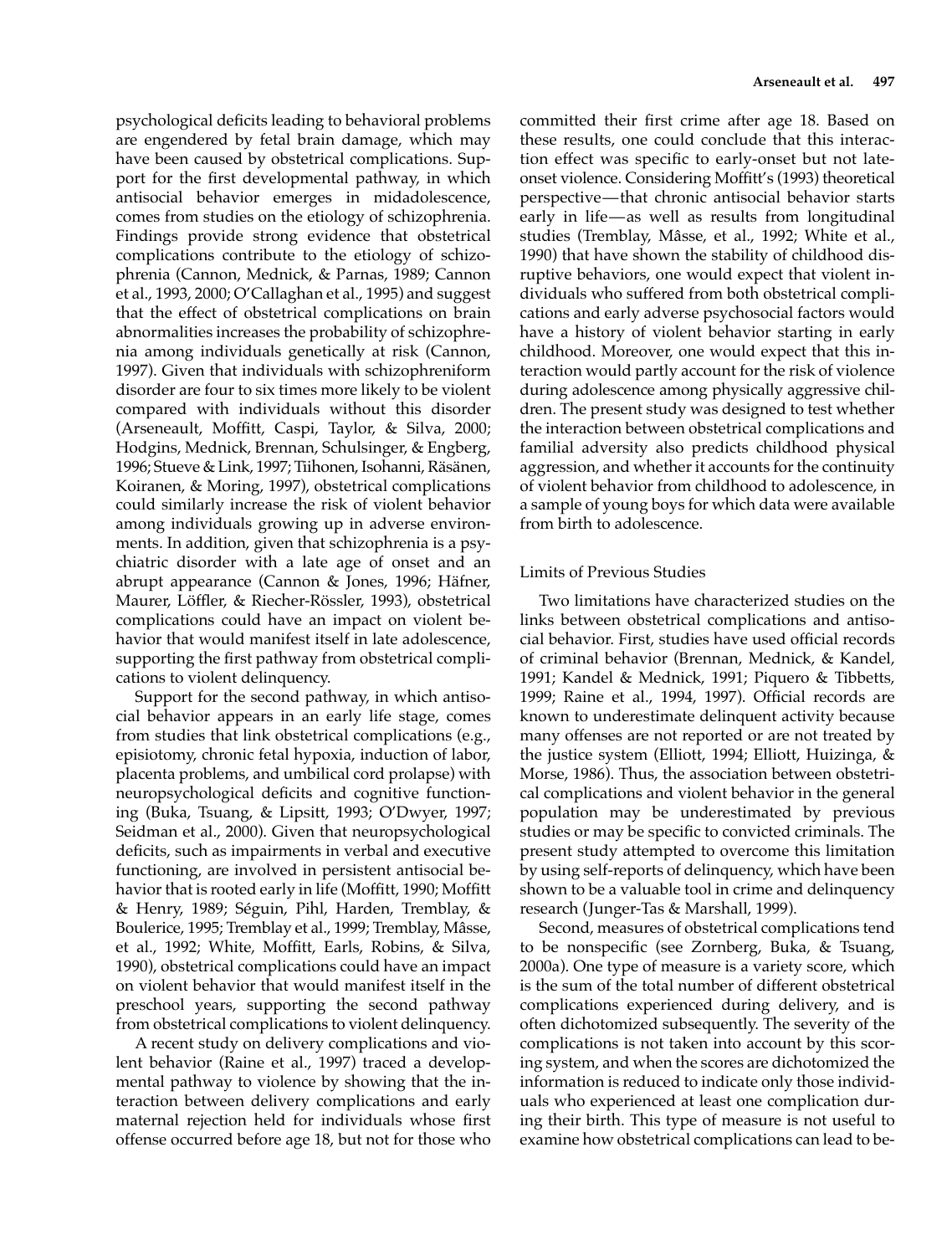havioral outcome. A second type of measure is a severity score based on weighted scores, as determined by obstetricians or pediatricians. These scores could be biased by each clinician's own clinical experience, however. A recent study (McNeil, Cantor-Graae, & Sjöström, 1994) showed that the type of scale used to quantify birth complication data has a considerable impact on results, but no scoring system has yet been proven to statistically quantify and cluster obstetrical complications based on their severity and the extent to which they covary (Dalman, Allebeck, Cullberg, Grunewald, & Köster, 1999; McNeil et al., 1994). To address this methodological limitation, a nonlinear principal component analysis followed by rotation was used in the present study to quantify and group obstetrical complications.

#### Goal of the Present Study

The main aim of the present study was to test the interaction between obstetrical complications and family adversity on both childhood and adolescent violent behavior. Obstetrical complication data were first quantified and scaled based on their frequency and their covariance. Second, using age 17 selfreported violent delinquency as an outcome, we tested whether the interaction between obstetrical complications and family adversity predicted violent delinquency. Third, we examined whether the interaction predicted teacher-rated physical aggression during the boys' kindergarten years. Fourth, we tested whether the interaction between obstetrical complications and family adversity explained the continuity of violent behavior between ages 6 and 17. Fifth, we tested whether the effects found were specific to violent delinquency (as opposed to nonviolent delinquency) as suggested by theories of antisocial behaviors (Moffitt, 1993) and empirical results (Piquero & Tibbetts, 1999; Raine et al., 1994).

# **METHOD**

### Sample

Participants were part of an ongoing longitudinal study (Tremblay, Pihl, Vitaro, & Dobkin, 1994) that started during their kindergarten years. Kindergarten teachers from 53 schools in low socioeconomic areas of Montréal, Canada, were asked to rate the behavior of each boy in their class. Questionnaires were completed for a total of 1,161 boys. To create a culturally homogeneous group, only White boys whose native language was French and whose mother and father were born in Canada were included in the sample

| Table 1 Differences between Subjects Included in the Analy- |
|-------------------------------------------------------------|
| ses and Those Not Included Relative to Age 6 Teacher-Rated  |
| <b>Behaviors and Socioeconomic Variables</b>                |

|                                                  | Subjects<br>Included<br>in Analyses <sup>a</sup> |       | Subjects<br>Not Included<br>in Analyses <sup>b</sup> |       |           |
|--------------------------------------------------|--------------------------------------------------|-------|------------------------------------------------------|-------|-----------|
|                                                  | М                                                | SD.   | M                                                    | SD    | t         |
| Age 6 behaviors                                  |                                                  |       |                                                      |       |           |
| Physical aggression                              | 1.35                                             | 1.72  | 1.65                                                 | 1.88  | $2.02*$   |
| Hyperactivity                                    | 1.35                                             | 1.42  | 1.60                                                 | 1.56  | $2.01*$   |
| Anxiety                                          | 2.30                                             | 2.25  | 2.79                                                 | 2.53  | $2.46*$   |
| Inattention                                      | 2.56                                             | 2.27  | 3.15                                                 | 2.49  | $2.94**$  |
| Prosociality                                     | 8.13                                             | 5.05  | 7.36                                                 | 4.45  | $2.09*$   |
| Socioeconomic variables<br>Mother's age at birth |                                                  |       |                                                      |       |           |
| of first child                                   | 23.27                                            | 4.02  | 23.41                                                | 4.75  | .35       |
| Father's age at birth                            |                                                  |       |                                                      |       |           |
| of first child                                   | 26.39                                            | 4.94  | 26.25                                                | 5.64  | .27       |
| Mother's education                               |                                                  |       |                                                      |       |           |
| level                                            | 10.59                                            | 2.82  | 10.00                                                | 2.62  | $2.64***$ |
| Father's education                               |                                                  |       |                                                      |       |           |
| level                                            | 10.68                                            | 3.35  | 10.09                                                | 3.05  | $2.13*$   |
| Mother's occupational                            |                                                  |       |                                                      |       |           |
| prestige                                         | 38.72                                            | 12.10 | 35.96                                                | 11.85 | $2.51*$   |
| Father's occupational                            |                                                  |       |                                                      |       |           |
| prestige                                         | 39.66                                            | 13.04 | 38.28                                                | 11.81 | 1.22      |

*Note: N*s may slightly vary across socieconomic variables and behaviors at age 6.

 $A^a N = 849.$ 

 $b N = 188$ .

 $* p < .05; ** p < .01.$ 

 $(N = 1.037, 89\%)$ . Because all participants were recruited in regular schools, none had any mental retardation or significant physical handicaps. Complete data files for behaviors from kindergarten to adolescence were available for 849 boys (81.9%). Participants who were not included in the analyses of delinquency because of missing data ( $n = 188$ ) tended to be more aggressive, anxious, inattentive, hyperactive, and less prosocial at age 6, than the rest of the sample (Table 1); their parents tended to be less educated; and their mothers tended to have lower occupational prestige.

### Instruments

*Obstetrical complications.* Information on obstetrical complications was collected by consulting hospital medical records. Based on Kandel and Mednick's results (1991) that showed that delivery complications, but not pregnancy events, predicted violent convictions, only the former were considered in this study. (Minor physical anomalies—indicators of pregnancy complications—in relation to adolescent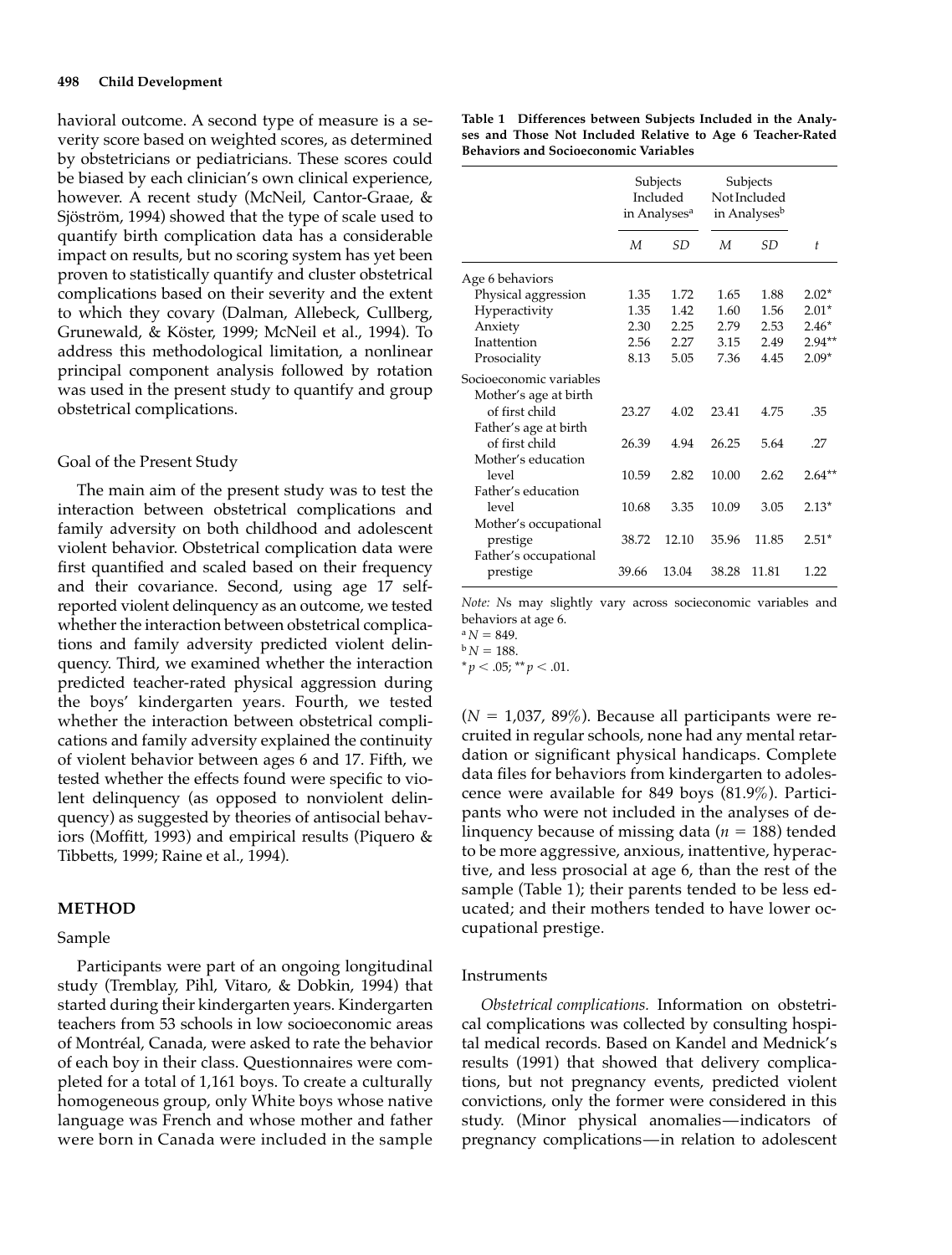delinquency were examined in the published study by Arseneault, Tremblay, Boulerice, Séguin, and Saucier, 2000.) Delivery complications included umbilical cord prolapse, preeclampsia, fetal distress, hypoxia, cephalo-pelvic disproportion, and irregular position of the fetus. Medical interventions were also studied and were interpreted as indices of the seriousness of the delivery complications. These included induced labor, anesthesia, use of forceps, medications, episiotomy, and cesarean section. Other obstetrical complications were examined but could not be included in the analyses because of extremely low base rates (e.g., long birth duration). When a specific complication was not mentioned in the medical records, it was coded as if it had not occurred (ranging from 1.6% of cases for less severe interventions such as episiotomy, to 24.5% for more severe complications such as preeclampsia). Only participants with complete data on the 12 obstetrical variables were included in the nonlinear principal component analysis ( $n = 831$ ). Participants not included in subsequent analyses on delinquency because of missing data during adolescence had similar proportions of obstetrical complications as compared with those included in the analyses.

The total sample frequency, which is a measure of rarity, was used as an indicator of the severity of obstetrical complications (Table 2): the more frequent a complication, the less dangerous it might be for the fetus. When a complication occurs frequently, medical staff are more likely to know how to handle the situation rapidly, thus limiting its impact on the newborn. The more rare a complication, the more likely that medical science has not discovered how to reduce its adverse effect on the fetus. In addition, rare combinations of birth complications and medical interventions could indicate the severity of a situation. Rare complications and rare combinations have a greater probability of inflicting physical damage or neuropsychological deficits on the newborn.

*Familial adversity.* Seven socioeconomic indices were used to create an index of family adversity (Tremblay et al., 1991). These indices were: mother's and father's occupational prestige, mother's and father's age at birth of their first child, mother's and father's education level, and familial status. Information on these indices was collected during a telephone interview with the mother at the end of the boy's kindergarten year. Occupational prestige represents a

|  | Table 2 Percentages and Counts of Medical Interventions Relative to Delivery Complications |  |  |
|--|--------------------------------------------------------------------------------------------|--|--|
|  |                                                                                            |  |  |

|                              | Medical Interventions              |         |                           |         |                        |                  |                            |                  |                           |         |                          |                  |
|------------------------------|------------------------------------|---------|---------------------------|---------|------------------------|------------------|----------------------------|------------------|---------------------------|---------|--------------------------|------------------|
|                              | <b>Induced Labor</b><br>$(N = 72)$ |         | Anesthesia<br>$(N = 723)$ |         | Forceps<br>$(N = 178)$ |                  | Medications<br>$(N = 581)$ |                  | Episiotomy<br>$(N = 588)$ |         | C-Section<br>$(N = 111)$ |                  |
| Delivery Complications       | $\%$                               | $\it n$ | %                         | $\it n$ | %                      | $\boldsymbol{n}$ | %                          | $\boldsymbol{n}$ | $\%$                      | $\it n$ | %                        | $\boldsymbol{n}$ |
| Umbilical cord prolapse      |                                    |         |                           |         |                        |                  |                            |                  |                           |         |                          |                  |
| No $(n = 699)$               | 8.3                                | 58      | 86.6                      | 605     | 21.5                   | 150              | 70.1                       | 490              | $69.2*$                   | 484     | $14.4*$                  | 101              |
| Yes $(n = 132)$              | 10.6                               | 14      | 89.4                      | 118     | 21.2                   | 28               | 68.9                       | 91               | $78.8*$                   | 104     | $7.6*$                   | 10               |
| Preeclampsia                 |                                    |         |                           |         |                        |                  |                            |                  |                           |         |                          |                  |
| No $(n = 812)$               | $8.3**$                            | 67      | 86.7                      | 704     | $20.9*$                | 170              | 70.1                       | 569              | 70.8                      | 575     | $12.9*$                  | 105              |
| Yes $(n = 19)$               | $26.3**$                           | 5       | 100.0                     | 19      | $42.1*$                | 8                | 63.2                       | 12               | 68.4                      | 13      | $31.6*$                  | 6                |
| Fetal distress               |                                    |         |                           |         |                        |                  |                            |                  |                           |         |                          |                  |
| No $(n = 777)$               | 8.6                                | 67      | $86.1**$                  | 669     | $19.8**$               | 154              | 69.5                       | 540              | $71.8*$                   | 558     | $11.7***$                | 91               |
| Yes $(n = 54)$               | 9.3                                | 5       | $100.0**$                 | 54      | $44.4***$              | 24               | 75.9                       | 41               | $55.6*$                   | 30      | $37.0**$                 | 20               |
| Hypoxia                      |                                    |         |                           |         |                        |                  |                            |                  |                           |         |                          |                  |
| No $(n = 815)$               | 8.6                                | 70      | 87.0                      | 709     | $21.0*$                | 171              | 69.9                       | 570              | 70.7                      | 576     | $13.0*$                  | 106              |
| Yes $(n = 16)$               | 12.5                               | 2       | 87.5                      | 14      | $43.8*$                | 7                | 68.8                       | 11               | 75.0                      | 12      | $31.3*$                  | 5                |
| <b>Irregular Position</b>    |                                    |         |                           |         |                        |                  |                            |                  |                           |         |                          |                  |
| No $(n = 773)$               | 8.9                                | 69      | 87.6                      | 677     | 21.5                   | 166              | 70.5                       | 545              | $72.8**$                  | 563     | $10.9**$                 | 84               |
| Yes $(n = 58)$               | 5.2                                | 3       | 79.3                      | 46      | 20.7                   | 12               | 62.1                       | 36               | $43.1**$                  | 25      | $46.6***$                | 27               |
| Cephalo-pelvic disproportion |                                    |         |                           |         |                        |                  |                            |                  |                           |         |                          |                  |
| No $(n = 776)$               | 8.6                                | 67      | $86.3*$                   | 670     | $22.2*$                | 172              | 70.2                       | 545              | $74.4***$                 | 577     | $8.5***$                 | 66               |
| Yes ( $n = 55$ )             | 9.1                                | 5       | $96.4*$                   | 53      | $10.9*$                | 6                | 65.5                       | 36               | $20.0**$                  | 11      | $81.8**$                 | 45               |

*Note*: Total  $N = 831$ . This table is read across rows to identify percentage of cases, with and without delivery complications, that necessitated each specific medical intervention appearing in the columns. Inside bold lines are each of the three obstetrical complication scales identified by the PRINCALS SPSS procedure.

 $* p < .05; ** p < .01.$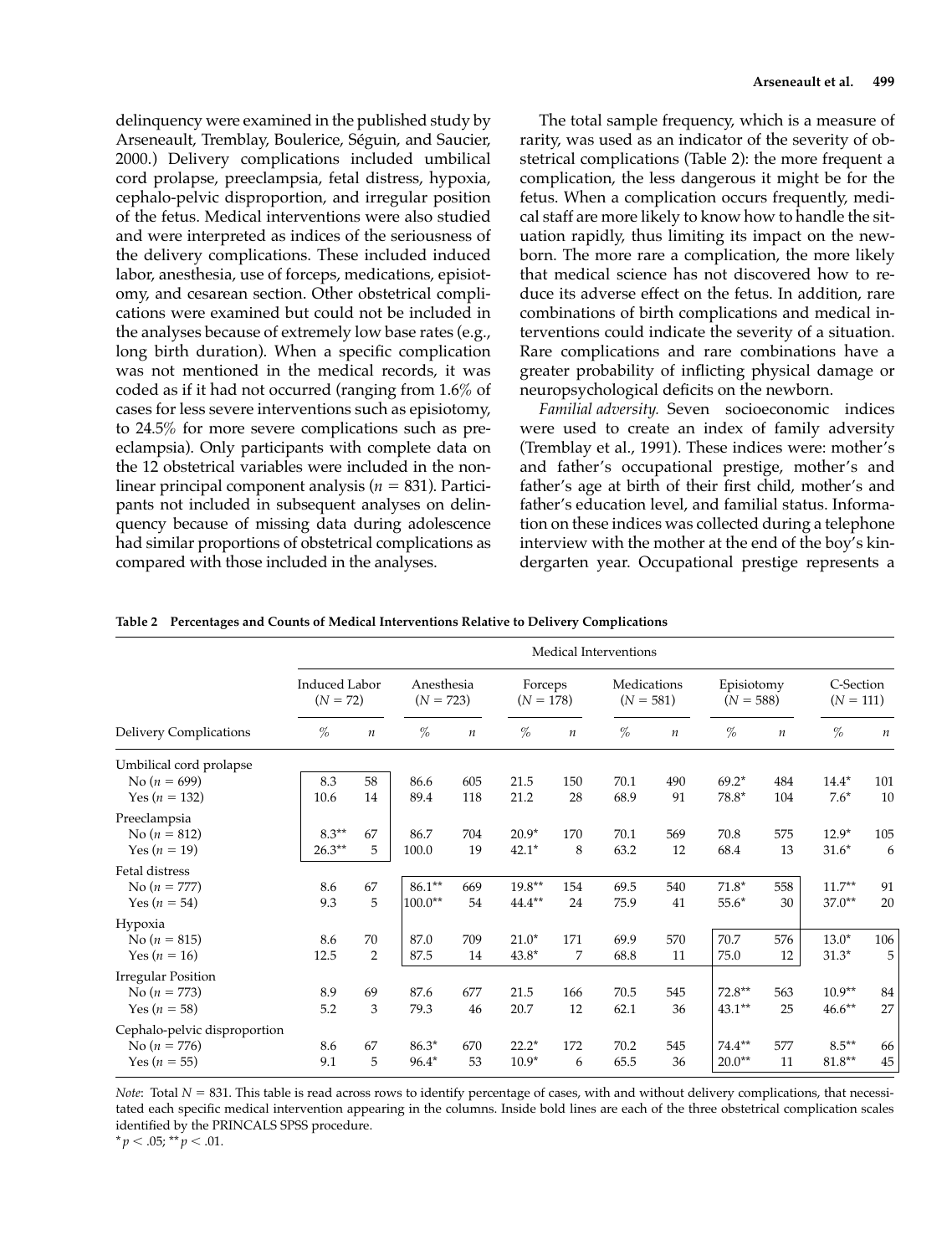socioeconomic job index for Canadians (Blishen, Carroll, & Moore, 1987), whereas family status indicated whether both biological parents were still living with the boy. For familial status, a score of 1 was given if the boy was not living with his two biological parents during his kindergarten year (30% of the sample). To be consistent with the familial status index, all other indices were given a score of 1 if they were below the 30th percentile in the present sample and a score of 0 if they were above the 30th percentile. The accumulation of these different variables has been shown to increase the risk of behavioral disorders by creating stressful rearing conditions (Kolvin, Miller, Fleeting, & Kolvin, 1988; Rutter, 1985). Because it was hypothesized that environmental conditions have an impact on behaviors early in life, only the age 6 measure of family adversity was used, because it represented the earliest index of the socioeconomic conditions in which the boy grew up. This composite measure of the degree of adversity in families at age 6 was shown to be predictive of stable childhood physical aggression in this sample and was highly correlated with age 12 family adversity scores, indicating its static nature (Haapasalo & Tremblay, 1994). In addition, this index was related to verbal learning difficulties (Séguin et al., 1995) and was associated with childhood externalizing disorders in a sample of over 3,000 French-speaking children (Vitaro, Tremblay, & Gagnon, 1992). The scores were standardized for easier interpretation of the results.

*Self-reported delinquency.* In the spring of the year they turned 17, the boys were asked to complete a questionnaire by rating items concerning their behavior at home, at school, and with their friends during the past 12 months. Among these items, 27 measured antisocial behavior. Theft was measured with 11 items: steal from school, steal from store, steal from home, keep object worth less than \$10, steal bicycle, sell stolen goods, keep object worth between \$10 and \$100, steal object worth more than \$100, breaking and entering, enter without paying, and trespassing. Six items were selected to evaluate vandalism: destroy school material, destroy other material, vandalize at school, destroy objects at home, vandalize a car, and set a fire. A substance use measure was made up of 3 items: take drugs, take alcohol, and get drunk. Seven items were used to measure violence: strong-arm, gang fights, use weapon in a fight, fistfight, beat up someone, carry a weapon, and throw objects at persons. Items were scored on a scale of 1 to 4 (never, once or twice, often, and very often) and summed to obtain a total frequency score on the four subscales. The Cronbach values for internal consistency of the theft, vandalism, substance use, and violence scales measured at age 17 were .87, .73, .82, and .78, respectively. Total scores on the first three scales were summed to represent self-reported nonviolent delinquency, whereas the last scale was considered selfreported violent delinquency. Theft, vandalism, substance use, and violence scales at ages 16 and 17 were significantly correlated,  $r(765) = .67$ ,  $r(762) = .45$ ,  $r(764)$  $=$  .72, and  $r(765) = .62$ , respectively. Data at age 16 were used for 5.8% ( $n = 58$ ) of the sample because of missing data at age 17. Nonviolent and violent delinquency subscales were significantly correlated,  $r(846) = .63$ ,  $p <$ .001.

Because most 17-year-olds in the sample committed few antisocial acts, the distributions of the violent and the nonviolent delinquency scales were skewed. To distinguish those boys who committed delinquent acts only once or twice from the more serious offenders, the two measures of delinquency were dichotomized, using a 70th percentile cutoff point. This is the point at which the frequencies started to decrease, which may indicate a point at which antisocial acts, both violent and nonviolent, became less common. For each subscale, two groups were then created: a nondelinquent group that included nonoffenders and minimal offenders and a delinquent group that included more serious offenders.

Benefits of dichotomizing constructs related to delinquency are shown to outweigh the loss of information and statistical power in some cases (Farrington & Loeber, 2000; Loeber, Farrington, Stouthamer-Loeber, Moffitt, & Caspi, 1998): dichotomization does not engender a reduction in the strength of the expected association; permits the use of odds ratios (ORs), which make it easy to understand indicators of risk; identifies extreme cases, which is useful for explanation and prevention issues; and is not sensitive to the use of different cutoff points.

*Physical aggression at age 6.* Physical aggression scores at age 6 were generated from teachers' responses to three items on the Social Behavior Questionnaire (Tremblay et al., 1991): fights with other children; kicks, bites, hits other children; and bullies other children. Each item was scored on a frequency scale ranging from 0 to 2 (does not apply, sometimes, and frequently), and added to obtain a total score. The Cronbach value for internal consistency at age 6 was .88. Because the distribution of this variable was highly skewed, it was dichotomized at the 65th percentile to distinguish those boys who were rarely aggressive from the more seriously aggressive boys. Boys whose scores were lower than the 65th percentile (scores of 0 or 1) were labeled low physically aggressive boys  $(n = 545)$ , whereas those whose scores were higher (between 2 and 6) were labeled high physically aggressive boys ( $n = 304$ ).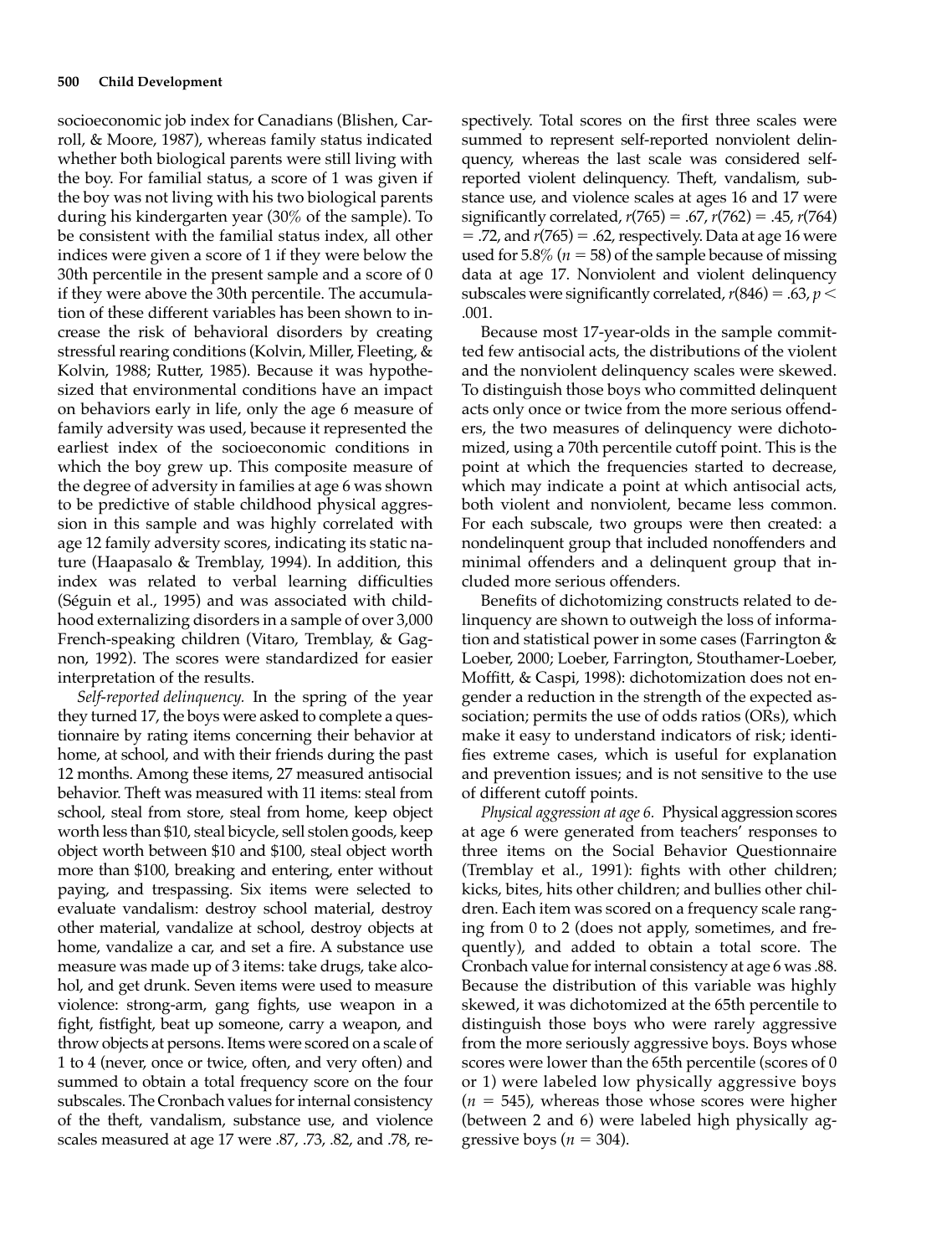#### Prevention Program

A prevention program aimed at reducing externalizing problems among participants was implemented over a 2-year period when the boys were age 8 to 9 years (Tremblay, Vitaro, et al., 1992b). The intervention mainly consisted of parent training, social skills training, and cognitive problem-solving skills training. Among a group of 319 boys classified as aggressive–hyperactive in kingergarten, 142 were randomly selected to participate in the program: A group of 46 aggressive–hyperactive boys participated in the prevention group, whereas 58 aggressive–hyperactive boys constitute an observation–control group. Because this treatment experience could have altered the development of antisocial behavior among boys when they were young (Vitaro & Tremblay, 1994), the intervention program was controlled for in the analyses on adolescent delinquency.

### Statistical Analyses

First, to quantify and scale the obstetrical complication data set, a nonlinear principal component analysis as implemented in SPSS procedure PRINCALS (SPSS, 1998) was used, which determines quantitative values to nominally and ordinal scaled data, and reduces the dimensionality of the original data set by finding the principal components of the quantified variables (Van de Geer, 1993). This statistical technique assigns a numerical value, or category quantifications, to each category (occurrence versus nonoccurrence) in such a way as to maximize the total squared correlation of the quantified variables with the components (Gifi, 1990). The resulting quantifications depend on the frequency of the complications and on their interrelations. The numerical value assigned to a category of a complication is inversely related to its marginal frequency. This method seems to be an appropriate choice to overcome the methodological limitations associated with obstetrical complication data because it (1) quantifies each obstetrical complication according to its frequency, used in this study as an indicator of its severity; (2) assigns quantitative values to obstetrical complication data, taking into account their interrelations; and (3) determines clusters of obstetrical complication data that are statistically, and potentially theoretically, meaningful.

The creation of the obstetrical complication scales required four steps. The first step consisted of assigning quantitative values to the original data set by using the nonlinear principal component analysis. In the second step, each variable was recoded by using the quantifications from the nonlinear principal component analysis. In the third step, we proceeded with a rotation of the nonlinear principal components using a principal component analysis. Although it does not conserve the total variance, an oblique rotation was used because it was more successful at retrieving the main axes that were strongly nonorthogonal. In the fourth step, the obstetrical complication scales were constructed by adding up the new quantifications for each of the components observed in the principal component analysis.

Second, to verify the interactive effect between the obstetrical complication scales and family adversity on violent delinquency at age 17, logistic regressions were used. In the first step of the analysis, obstetrical complications, family adversity, and the intervention program were entered. At the second step, the interaction between obstetrical complications and family adversity was entered. When an interaction was found to be significant, scaling effects and nonlinear associations were controlled for (Hosmer & Lemeshow, 1989) by entering the quadratic effects of both obstetrical complications and family adversity in the third step of the model. These procedures were repeated separately for each obstetrical complication scale determined by the nonlinear principal component analysis. The same steps were followed when examining physical aggression at age 6, with the only difference being that the intervention program was excluded from the first step.

Third, to test the interactive effect between specific obstetrical complications and family adversity on the continuity of violence from ages 6 to 17, logistic regressions were used, with violent delinquency during adolescence as the dependent variable. Physical aggression at age 6 was entered in the first step, to assess the risk of aggressive boys becoming violent delinquents during adolescence. Obstetrical complications, family adversity, and their interaction were then entered in the second step, and the reduction in the adolescence violence risk associated with childhood physical aggression was examined after controlling for the interaction effect between obstetrical complications and family adversity. The difference in the ORs yielded an estimate of the percentage of the association between physical aggression at age 6 and violent delinquency at age 17 that is accounted for by the interaction between obstetrical complications and family adversity.

Fourth, to verify the specificity of the effects observed on violent delinquency as compared with nonviolent delinquency, logistic regressions were used, with nonviolent delinquency during adolescence as the dependent variable, controlling for violent delinquency. Obstetrical complications, family adversity,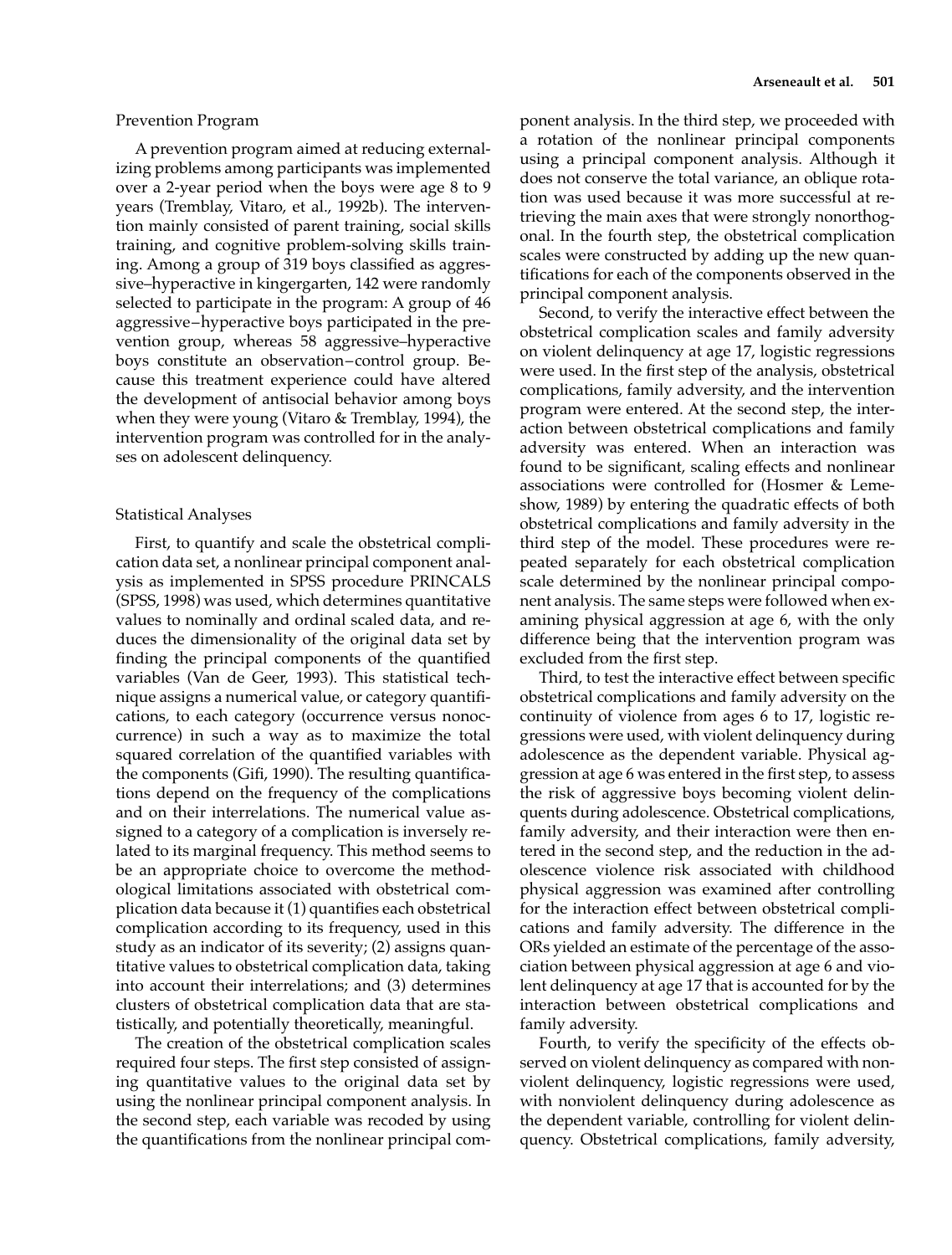the intervention program and violent delinquency were entered in the first step of the analysis; and the interaction between obstetrical complications and family adversity was entered in the second step. When an interaction was found to be significant, scaling effects and nonlinear associations were controlled for by entering quadratic effects of both obstetrical complications and family adversity in the third step of the model. These procedures were repeated separately for each obstetrical complication scale.

# **RESULTS**

# Quantifying Obstetrical Complication Data

Three principal components were determined by the nonlinear principal component analysis following the rule of thumb that each component eigenvalue must be greater than the total variance explained by one variable itself  $(1/12$  in this study). The three unrotated components accounted for 40% of the total variance. These components were then rotated to move the interpretation of the results on the obstetrical complication data themselves. The quantifications obtained from the nonlinear principal component analysis are given for all complications for a better understanding of the scales and the relative importance of every complication within each scale. For each complication, an initial score of 0 represents the nonoccurence of a complication, and an initial score of 1 represents its occurrence. The new scores are the PRINCALS optimal quantifications. (A detailed description of the PRINCALS procedure and solution are available on request from the corresponding author.)

The first scale was labeled Atypical Presentation Situation (APS). It combined cephalo-pelvic disproportion,  $0 = -.27$ ,  $1 = 3.76$ ; irregular position of the baby,  $0 = -.27$ ,  $1 = 3.65$ ; hypoxia,  $0 = -.14$ ,  $1 = 7.14$ ; cesarean section,  $0 = -.39$ ,  $1 = 2.55$ ; and episiotomy,  $0 = -1.56$ , 1 = .64. Episiotomy was in the opposite direction compared with the rest of the complications, indicating an inverse contribution to this scale. This scale represented a problematic delivery situation because the fetus presented itself in an abnormal way or because the head seemed too large for the mother's pelvis. High scores on this scale were obtained by a delivery situation in which respiratory distress, probably caused by an atypical presentation or a difficult passage of the head, necessitated a cesarean section rather than trying an episiotomy.

The second scale was labeled Distress Situation (DS) and comprised fetal distress,  $0 = -.26$ ,  $1 = 3.79$ ; hypoxia,  $0 = -0.14$ ,  $1 = 7.14$ ; anesthesia,  $0 = -2.59$ , 1 = .39; use of forceps,  $0 = -0.52$ , 1 = 1.92; medica-

tions,  $0 = -1.52$ ,  $1 = .66$ ; and episiotomy,  $0 = -1.56$ ,  $1 = .64$ . This scale represented a situation in which the fetus showed signs of cardiac or respiratory distress. High scores on this scale indicated a delivery situation in which either fetal distress, hypoxia, or both occurred along with several medical interventions. Lower scores indicated the use of some minor medical interventions for reasons other than cardiac or respiratory distresses. Hypoxia was the indicator that had the highest weight in the last two scales, suggesting that it is a rare complication and a severe one as well, following our main assumption that rarity indicates severity.

The third scale, labeled Deadly Risk Situation (DRS), was defined by preeclampsia,  $0 = -.15$ ,  $1 =$ 6.54; umbilical cord prolapse,  $0 = -.43$ ,  $1 = 2.30$ ; and induced labor,  $0 = -.31$ ,  $1 = 3.25$ . This scale was composed of two severe complications that usually necessitate urgent medical interventions to save the fetus's life. The highest observed score in the sample represented a delivery in which induced labor was used probably to stop preeclampsia. Other high scores indicated situations in which preeclampsia occurred alone or with umbilical cord prolapse. Preeclampsia had the highest weight on this scale.

Because component loadings from the principal component analysis were of the same magnitude on the two first scales for hypoxia and episiotomy, they were included in both scales. To get a total score on each of the three scales, the PRINCALS scores on each scale were summed. The three obstetrical complication scales were standardized for comparative purposes in further analyses.

### Predicting Age 17 Violent Delinquency

We then verified whether the interaction between obstetrical complication scales and childhood familial adversity could predict self-reported violent delinquency at age 17. Results for the logistic regression analysis with the APS scale indicated no significant interaction effect between obstetrical complications and family adversity on the risk of becoming violent delinquent, beyond the significant main effect of family adversity and the marginal effect of the intervention program (Table 3). Results for the DS scale indicated a significant interaction between obstetrical complications and family adversity beyond the significant main effect of family adversity and the marginal effect of the intervention program. The interaction became marginal, however, after including DS scale and family adversity quadratic effects in the model,  $\beta = .13$ ,  $SE = .08$ ,  $OR = 1.14$ ,  $p = .07$ . This result suggests that the interaction effect between the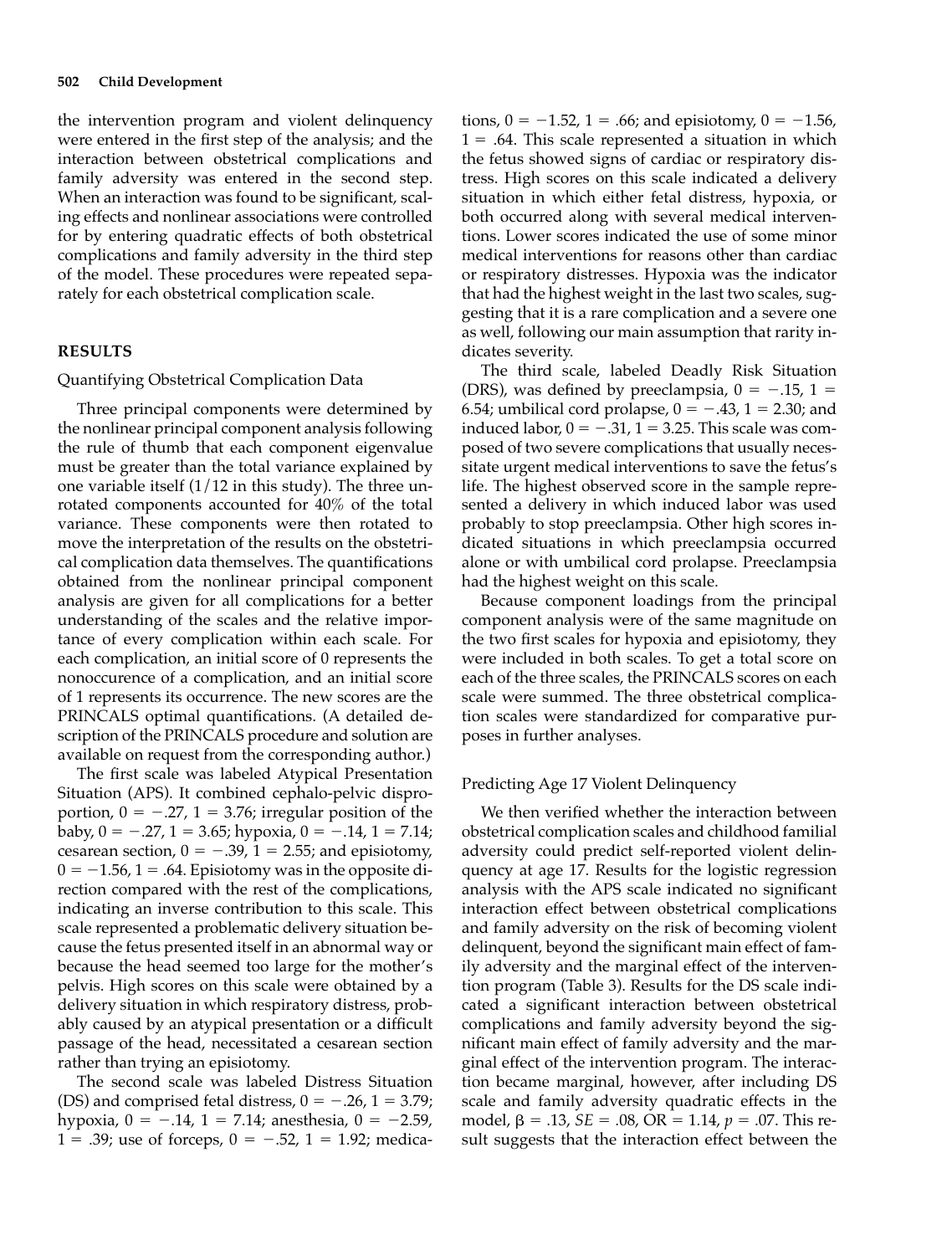| Variables                                    | β      | SЕ  | OR       |
|----------------------------------------------|--------|-----|----------|
| <b>Atypical Presentation Situation (APS)</b> | $-.08$ | .08 | .92      |
| Family adversity                             | .31    | .07 | $1.36**$ |
| Intervention group                           | $-.49$ | .42 | .61      |
| Observation group                            | .39    | .27 | 1.48     |
| $APS \times Family$ Adversity                | $-.04$ | .07 | .96      |
| Distress Situation (DS)                      | .02    | .07 | 1.02     |
| <b>Family Adversity</b>                      | .33    | .08 | $1.40**$ |
| Intervention group                           | $-.51$ | .42 | .60      |
| Observation group                            | .34    | .28 | 1.41     |
| $DS \times$ Family Adversity                 | .15    | .07 | $1.16*$  |
| Deadly Risk Situation (DRS)                  | .01    | .07 | 1.01     |
| Family adversity                             | .32    | .07 | $1.38**$ |
| Intervention group                           | $-.47$ | .42 | .63      |
| Observation group                            | .37    | .27 | 1.45     |
| $DRS \times Family$ Adversity                | .15    | .08 | $1.17*$  |

**Table 3 Models Predicting Self-Reported Violent Delinquency at Age 17**

*Note:*  $N = 849$ . We used missing data indicators (Little & Rusin, 1987) to reduce listwise deletion of obstetrical complications data. To ensure that the findings were not influenced by categorizing the outcome variables, all three analyses were repeated using continuous measures of violent delinquency with ordinary least square regression (OLS). Results were consistent in both statistical strategies.  $p < .05$ ; \*\*  $p < .01$ .

DS scale and family adversity is partly attributable to a nonlinear effect of the DS scale and its correlation with family adversity,  $r(847) = -.11$ ,  $p < .001$ .

Results indicated a significant interaction between the DRS scale and family adversity beyond the significant main effect of family adversity (Table 3). The interaction effect remained significant after testing the nonlinear effects of obstetrical complications and family adversity,  $\beta = .16$ ,  $SE = .09$ ,  $OR = 1.17$ ,  $p < .05$ . This interaction indicates that obstetrical complications increased the likelihood of violent delinquency depending on the level of family adversity: for boys with high scores on the family adversity index, an increase of 1 *SD* on the DRS scale elevated the risk of violent delinquency at age 17 by a factor of 1.17.

### Predicting Age 6 Physical Aggression

We verified whether the interaction between the DRS scale and family adversity on violent delinquency was already present during the kindergarten year. Results indicated that the interaction between the DRS scale and family adversity significantly predicted teacher-rated physical aggression in kindergarten,  $\beta = .15$ ,  $SE = .07$ ,  $OR = 1.16$ ,  $p < .05$ , beyond the significant main effect of family adversity,  $\beta = 0.36$ ,  $SE = .06$ , OR = 1.43,  $p < .001$ . The interaction remained significant,  $\beta = .15$ ,  $SE = .07$ ,  $OR = 1.16$ ,  $p <$ .05, after testing the nonlinear effect of obstetrical

complications and family adversity. Again, this interaction indicates that obstetrical complications increased the likelihood of physical aggression depending on the level of family adversity. For boys with high scores on the family adversity index, an increase of 1 *SD* on the DRS scale elevated the risk of physical aggression at age 6 by a factor of 1.16.

# Explaining the Continuity of Violent Behavior from Childhood to Adolescence

The above findings suggest that the interaction of obstetrical complications (more specifically, preeclampsia, umbilical cord prolapse, and induced labor) with family adversity have an impact on both age 6 teacher-rated physical aggression and age 17 selfreported violent delinquency. It is still not clear, however, if that effect can account for the continuity of violence from childhood to adolescence.

As expected, physical aggression at age 6 was significantly associated with violent delinquency at age 17, β = .49, *SE* = .16, OR = 1.63, *p* < .005. Boys who were perceived as physically aggressive by their kindergarten teacher were 1.63 times more likely to report committing violent delinquent offenses at age 17. When the DRS scale, family adversity, and their interaction were entered in the second step of the analysis, a significant effect was observed for the interaction term,  $\beta$  = .14, *SE* = .07, OR = 1.15,  $p$  = .05, beyond significant main effects of family adversity,  $\beta = .30$ ,  $SE = .08$ , OR = 1.35,  $p < .001$ , and physical aggression at age 6,  $\beta = .34$ ,  $SE = .16$ ,  $OR = 1.41$ ,  $p < .05$ . Interestingly, the risk of violent delinquency for age 6 physically aggressive boys was reduced to 1.41, a change in the OR of 12.5%. This result indicates that specific obstetrical complications, family adversity, and their interaction explained 12.5% of the association between violent delinquency during adolescence with one of its most powerful predictors, childhood physical aggression.

### Predicting Age 17 Nonviolent Delinquency

Finally, we tested whether the interaction between the DRS scale and family adversity predicted specifically violent delinquency as opposed to nonviolent delinquency. Results for the analysis with the APS and the DS scales indicated no significant interaction effect between obstetrical complications and family adversity on the risk of becoming nonviolent delinquent (Table 4). Results indicated a significant interaction effect between the DRS scale and family adversity, however, beyond the significant main effect of self-reported violent delinquency. The interaction ef-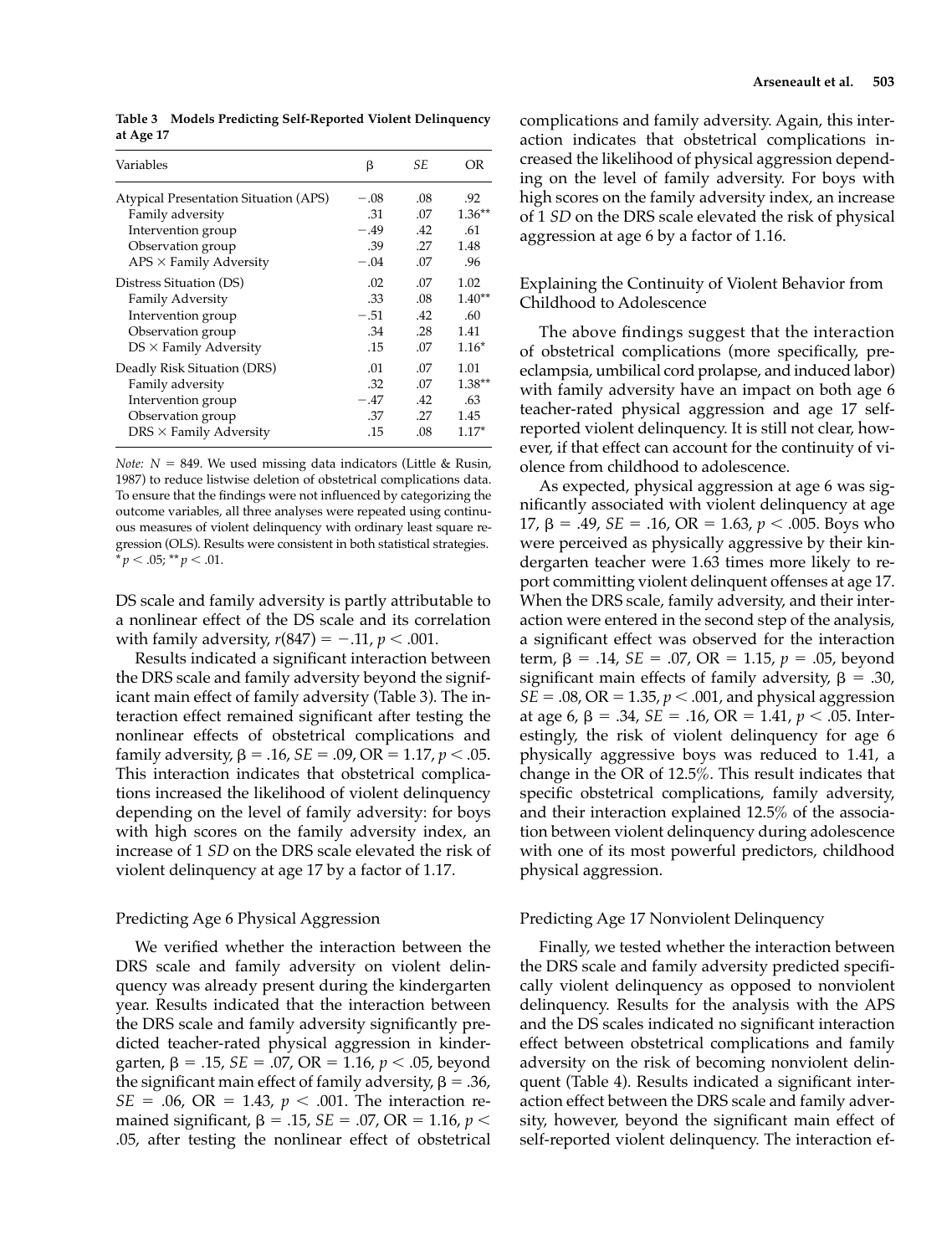**Table 4 Models Predicting Self-Reported Nonviolent Delinquency at Age 17, Controlling for Violent Delinquency**

| Variables                             | β      | SЕ               | OR       |
|---------------------------------------|--------|------------------|----------|
| Atypical Presentation Situation (APS) | $-.02$ | .08              | .98      |
| Family adversity                      | $-.07$ | .08              | .93      |
| Intervention group                    | $-.66$ | .50              | .52      |
| Observation group                     | .51    | .30 <sub>2</sub> | 1.67     |
| Self-reported violent delinquency     | 2.03   | .18              | $6.61**$ |
| $APS \times$ Family Adversity         | .03    | .07              | 1.03     |
| Distress Situation (DS)               | $-.02$ | .08              | .98      |
| Family adversity                      | $-.07$ | .08              | .93      |
| Intervention group                    | $-.66$ | .50              | .51      |
| Observation group                     | .51    | .30 <sub>2</sub> | 1.67     |
| Self-reported violent delinquency     | 2.03   | .18              | $7.59**$ |
| $DS \times$ Family Adversity          | .02    | .08              | 1.02     |
| Deadly Risk Situation (DRS)           | .09    | .08              | 1.09     |
| Family adversity                      | $-.06$ | .08              | .94      |
| Intervention group                    | $-.68$ | .50              | .51      |
| Observation group                     | .50    | .30              | 1.65     |
| Self-reported violent delinquency     | 2.02   | .18              | $7.52**$ |
| $DRS \times Family$ Adversity         | .21    | .09              | $1.23*$  |

*Note:*  $N = 848$ . To ensure that the findings were not influenced by categorizing the outcome variables, all three analyses were repeated using continuous measures of nonviolent delinquency with ordinary least square regression (OLS). Results were consistent in both statistical strategies.

 $* p < .05; ** p < .01.$ 

fect remained significant after having tested the nonlinear effects of obstetrical complications and family adversity,  $\beta = .21$ ,  $SE = .09$ ,  $OR = 1.23$ ,  $p < .05$ . This interaction indicates that obstetrical complications also increased the likelihood of nonviolent delinquency depending on the level of family adversity. For boys with high scores on the family adversity index, an increase of 1 *SD* on the DRS scale elevated the risk of nonviolent delinquency at age 17 by a factor of 1.23. Results from this analysis indicated that the significant interaction effect between the DRS scale and family adversity was not specific to violent delinquency, but rather delinquent behaviors in general.

### **DISCUSSION**

This study, using self-reported and teacher-rated measures of behavior, showed that an interaction between obstetrical complications and psychosocial risk factors predicted adolescent violent and nonviolent delinquency. The results support previous studies that used conviction data (Piquero & Tibbetts, 1999; Raine et al., 1994, 1997), but go beyond that by showing that a specific composite of obstetrical complications was involved in the prediction, the impact of this interaction was observed as early as kindergarten, and it partly explained the continuity of violent

behavior from ages 6 to 17. To our knowledge, this is the first study to demonstrate that a specific combination of obstetrical complications was involved in chronic physical violence from childhood onward.

Three obstetrical complication scales were created, based on a statistical technique that described different risky delivery situations. Rather than being an accumulation of various complications, these scales identified more specific delivery situations that could lead to a better identification of the physiological processes behind biological risk factors associated with violence. The results of this study indicate that it is the experience of specific obstetrical complications namely, preeclampsia, umbilical cord prolapse, and induced labor— that influences the development of violent behavior. Like other studies on schizophrenia (Dalman et al., 1999; Kendell, Juszczak, & Cole, 1996; Zornberg, Buka, & Tsuang, 2000b), we found that within a set of complications, preeclampsia was a predominant contributor to the development of behavioral problems. Preeclampsia is part of the pregnancyinduced hypertension disorders category, and usually develops at the end of pregnancy (after the 20th week of gestation). Abnormal fetal blood flow, because of perfusion problems from the uterus to the placenta, may engender fetal growth retardation, preterm birth, and perinatal mortality. When the risk of mortality is elevated, induced labor is used to stop preeclampsia, but it increases the risk of umbilical cord prolapse (Ladewig, London, & Brookens Olds, 1990). According to the World Health Organization, preeclampsia is responsible for most maternal deaths and perinatal mortality (see Zeeman & Dekker, 1992).

In addition to creating a very high-risk delivery, preeclampsia may influence later behavior during the course of the pregnancy. A first hypothesis would be that because of preeclampsia, the fetus's normal nutrition supplies are compromised and may engender neuropsychological deficits, such as executive functions or verbal deficits. Executive function deficits have been shown to be an important risk factor for antisocial behavior (Moffitt & Henry, 1989; Séguin, Pihl, Boulerice, Tremblay, & Harden, 1996). A second hypothesis would be an intergenerational transmission of hypertension from a mother who had preeclampsia to her son. A history of familial hypertension is associated with a low level of pain sensitivity among adolescent boys (Ditto, Séguin, Boulerice, Pihl, & Tremblay, 1998) and a low level of pain sensitivity is linked to childhood stable physical aggression (Séguin et al., 1996). One could also expect that the fetus malnutrition could influence later behavior via low birth weight (Tibbetts & Piquero, 1999). The effect of the interaction between the DRS scale and family adversity,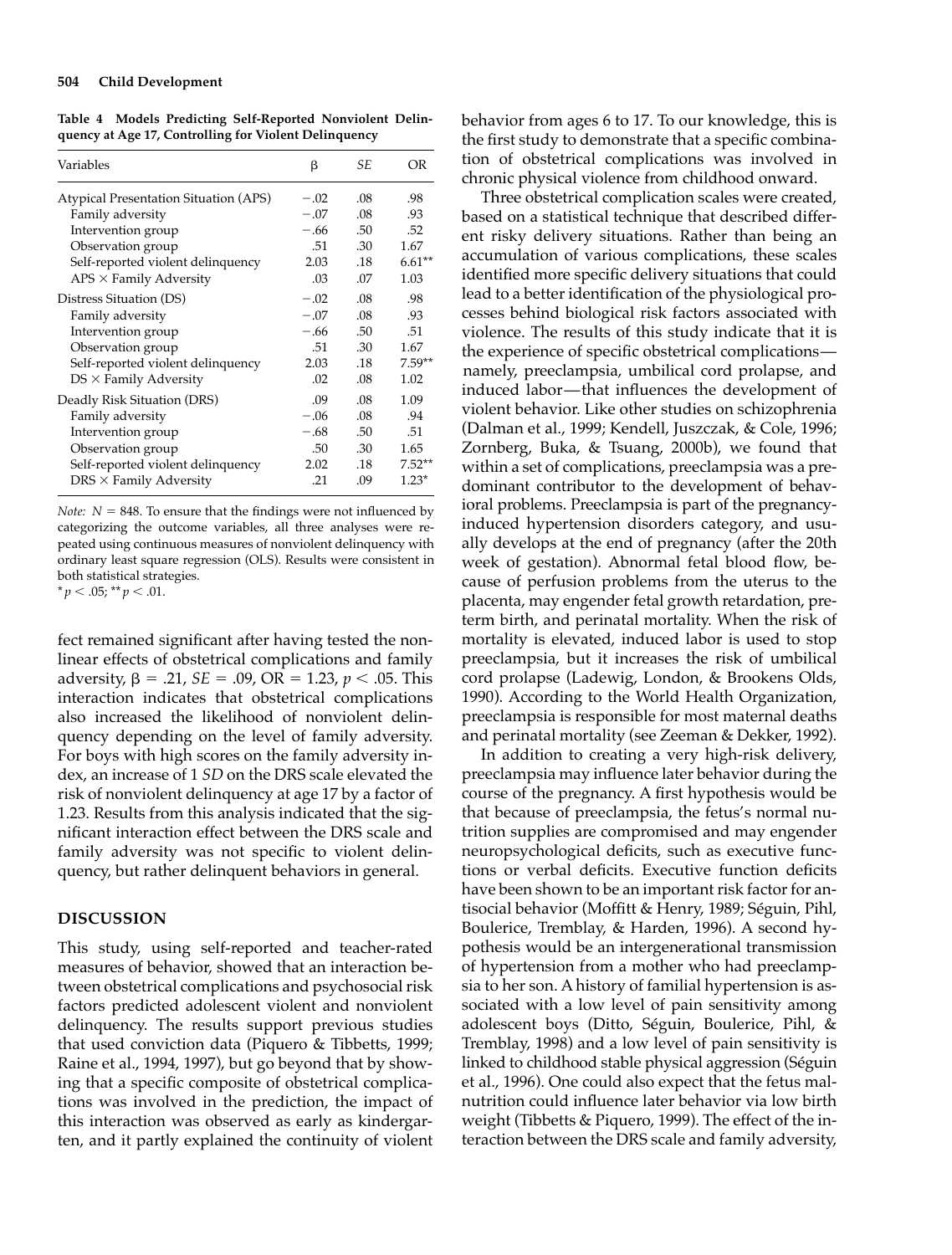however, remained significant after controlling for birth weight.

The observed interaction between obstetrical complications and family adversity indicates that the latter plays an important role in the development of early chronic physical aggression for boys who were subjected to preeclampsia, umbilical cord prolapse, or induced labor during delivery. Control over physical aggression appears to be learned by most children between the first and third year after birth (Tremblay et al., 1996; Tremblay et al., 1999). Systematic observations of the interactions between children and their environments, mostly with parents but also with siblings and peers, over the first 4 years of life could help to clarify why boys who have specific obstetrical complications and grow up in adverse family conditions fail to learn to control their physical aggression. These observational studies could also provide information about the support these families will need to help their sons learn alternatives to physical aggression. Such support could be, for example, to encourage longer maternal leave, especially for mothers who experienced obstetrical complications, to give them time to develop high-quality interactions with their newborns (Clark, Hyde, Essex, & Klein, 1997). The results of the present research also support studies showing that intensive support to pregnant young women from poor areas could have a significant impact on their behavior and the development of their children (Kitzman et al., 1997; Olds et al., 1997). These interventions can reduce the probabilities of complications during delivery and strengthen parenting abilities, which appears crucial once obstetrical complications occur.

Contrary to Raine et al. (1994) who showed that the interaction between birth complications was specific with early maternal rejection, the present study's results indicate that a broad measure of family adversity interacted with obstetrical complications to predict later violent behavior. The interaction effect found with family adversity may be specific to low SES populations. This would explain the similarity of the present findings with those of Piquero and Tibbetts (1999), who also examined a measure of disadvantaged familial environment. The different results may also be due to the differences in samples. This study used a sample of French-speaking boys from low-SES areas of Montréal, Canada, born between 1987 and 1988, whereas Raine et al. (1994, 1997) used the total birth population from a Copenhagen, Denmark, hospital between 1959 and 1961.

Contrary to previous studies (Piquero & Tibbetts, 1999; Raine et al., 1994, 1997), the results of the present study indicate that the interaction between specific obstetrical complications and family adversity predicted both violent and nonviolent delinquency in late adolescence. These differences are intriguing and may be caused by the fact that a self-reported delinquency measure was used, rather than official records. Conviction data capture only a small proportion of offenses committed (Elliott, 1994; Elliott et al., 1986), especially nonviolent offenses. The present findings may also be explained by the overlap of violent and nonviolent delinquency, as shown by the high correlation between the two measures in this study. This raises the question as to whether theories specifically related to violence are relevant to the study of antisocial behavior, or whether violence is primarily driven by offense frequency (Farrington, 1991; Piquero, 2000). Accordingly, violence would be one feature of a general spectrum of antisocial behavior and would share the same causes with nonviolent antisocial behavior. The difference in results could also be due to the groups that were compared. Raine et al. (1994) compared violent individuals with nonviolent criminals after having shown that the violent criminals were different from the noncriminals. The results indicated that the interaction distinguished the violent individuals from both the noncriminals and the nonviolent criminals. The nonviolent criminals were not compared with the noncriminals. These analyses then did not verify directly the specificity hypothesis. The interaction effect could explain differences in criminality, in general, as opposed to violence specifically, because this effect was not controlled for.

Finally, the present study's results should be interpreted with caution. First, the violence risk associated with the interaction between obstetrical complications and family adversity was small, but similar to the one found previously (Piquero & Tibbetts, 1999). Second, the sample was composed exclusively of males who came from deprived areas of a large city. Third, the obstetrical complication scales originated from an exploratory statistical exercise and require further validation. Fourth, it was not possible to estimate the impact of participants' attrition on the conclusions. In spite of these limitations, however, the conclusions suggest that future research should investigate the long-term physiological effects of obstetrical complications, more specifically preeclampsia and umbilical cord prolapse, to better understand the process from obstetrical complications to adolescent delinquent behavior for both males and females living in families with high levels of adversity.

# **ACKNOWLEDGMENTS**

The authors gratefully acknowledge the contribution of Marc Séguin, Louise Allard, Hélène Beauchesne,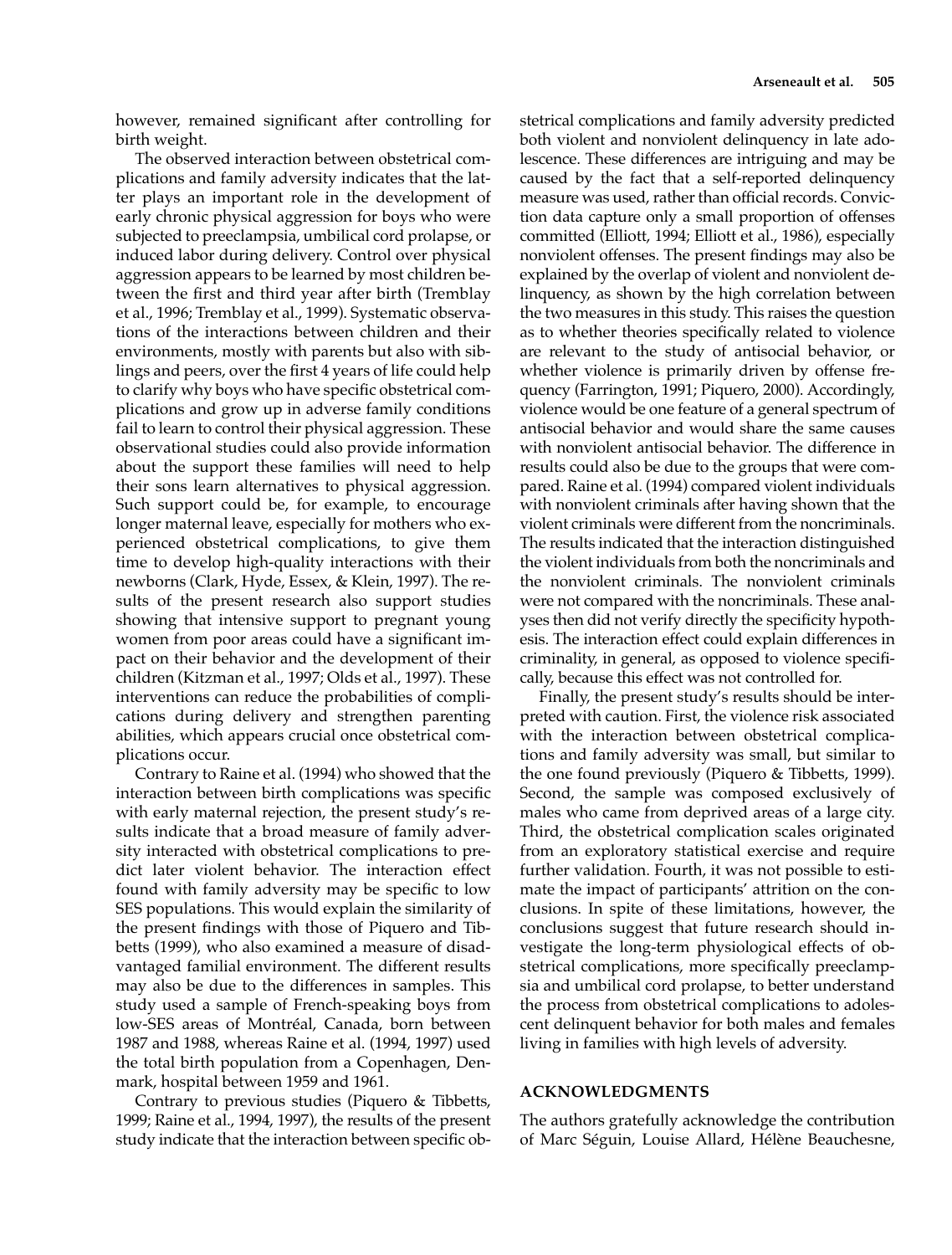#### **506 Child Development**

and Lyse Desmarais-Gervais. Helpful comments on earlier drafts were provided by Avshalom Caspi, Sara Jaffee, Terrie E. Moffitt, and Alan Taylor. The first author was granted a fellowship from Québec's Conseil Québécois pour la Recherche Sociale. This work was supported by grants from the Social Sciences and Humanities Research Council of Canada, Québec's Conseil Québécois pour la Recherche Sociale, and Québec's Fonds pour la Formation de Chercheur et l'Aide à la Recherche funding programs.

# **ADDRESSES AND AFFILIATIONS**

Corresponding author: Richard E. Tremblay, Research Unit on Children's Psychosocial Maladjustment, 3050 blvd. Edouard-Montpetit, C.P. 6128 succursale Centreville, Montréal, Québec, Canada, H3C 3J7; e-mail: gripret@ere.umontreal.ca. Louise Arseneault was at the University of Montréal at the time of the study, and is now at the University of London, United Kingdom; Richard Tremblay and Bernard Boulerice are also at the University of Montréal; and Jean-François Saucier is at Ste-Justine Hospital, Montréal, Canada.

# **REFERENCES**

- Arseneault, L., Moffitt, T. E., Caspi, A., Taylor, P. J., & Silva, P. A. (2000). Mental disorders and violence in a total birth cohort: Results from the Dunedin Study. *Archives of General Psychiatry, 57*, 979-986.
- Arseneault, L., Tremblay, R. E., Boulerice, B., Séguin, J. R., & Saucier, J.-F. (2000). Minor physical anomalies and family adversity as risk factors for violent delinquency in adolescence. *The American Journal of Psychiatry, 157*, 917–923.
- Blishen, B. R., Carroll, W. K., & Moore, C. (1987). The 1981 socioeconomic index for occupations in Canada. *Canadian Review of Sociology and Anthropology, 24*, 465–488.
- Brennan, P., Mednick, S. A., & Kandel, E. (1991). An early starter model for predicting delinquency. In D. J. Pepler & K. H. Rubin (Eds.), *The development and treatment of childhood aggression* (pp. 81–92). Hillsdale, NJ: Erlbaum.
- Buka, S. L., Tsuang, M. T., & Lipsitt, L. P. (1993). Pregnancy/ delivery complications and psychiatric diagnosis: A prospective study. *Archives of General Psychiatry, 50*, 151–156.
- Cannon, M., & Jones, P. (1996). Schizophrenia. *Journal of Neurology, Neurosurgery, and Psychiatry, 61*, 604–613.
- Cannon, T. D. (1997). On the nature and mechanisms of obstetric influences in schizophrenia: A review and synthesis of epidemiologic studies. *International Review of Psychiatry, 9*, 387–397.
- Cannon, T. D., Mednick, S. A., & Parnas, J. (1989). Genetic and perinatal determinants of structural brain deficits in schizophrenia. *Archives of General Psychiatry, 46*, 883–889.
- Cannon, T. D., Mednick, S. A., Parnas, J., Schulsinger, F., Praestholm, J., & Vestergaard, A. (1993). Developmental

brain abnormalities in the offspring of schizophrenic mothers. *Archives of General Psychiatry, 50*, 551–564.

- Cannon, T. D., Rosso, I. M., Hollister, J. M., Bearden, C. E., Sanchez, L. E., & Hadley, T. (2000). A prospective cohort study of genetic and perinatal influences in the etiology of schizophrenia. *Schizophrenia Bulletin, 26*, 351–366.
- Caspi, A., Henry, B., McGee, R. O., Moffitt, T. E., & Silva, P. A. (1995). Temperamental origins of child and adolescent behavior problems: From age three to age fifteen. *Child Development, 66*, 55–68.
- Caspi, A., & Silva, P. A. (1995). Temperamental qualities at age three predict personality traits in young adulthood: Longitudinal evidence from a birth cohort. *Child Development, 66*, 486–498.
- Clark, R., Hyde, J., Essex, M. J., & Klein, M. K. (1997). Length of maternity leave and quality of mother-infant interactions. *Child Development, 68*, 364–383.
- Dalman, C., Allebeck, P., Cullberg, J., Grunewald, C., & Köster, M. (1999). Obstetric complications and the risk of schizophrenia. *Archives of General Psychiatry, 56*, 234–240.
- Ditto, B., Séguin, J. R., Boulerice, B., Pihl, R. O., & Tremblay, R. E. (1998). Risk for hypertension and pain sensitivity in adolescent boys. *Health Psychology, 17*, 249–254.
- Elliott, D. S. (1994). Serious violent offenders: Onset, developmental course and termination. *Criminology, 32*, 1–21.
- Elliott, D. S., Huizinga, D., & Morse, B. (1986). Self-reported violent offending: A descriptive analysis of juvenile violent offenders and their offending careers. *Journal of Interpersonal Violence, 4*, 472–514.
- Farrington, D. P. (1991). Childhood aggression and adult violence: Early predictors and later life outcomes. In D. J. Pepler & K. H. Rubin (Eds.), The development and treatment of childhood aggression (pp. 5–29). Hillsdale, NJ: Erlbaum.
- Farrington, D. P., & Loeber, R. (2000). Some benefits of dichotomization in psychiatric and criminological research. *Criminal Behaviour and Mental Health, 10*, 100–122.
- Gifi, A. (1990). *Nonlinear multivariate analysis.* New York: Wiley.
- Greenwood, P. W. (1995). Juvenile crime and juvenile justice. In J. Q. Wilson & J. Petersilia (Eds.), *Crime* (pp. 91– 117). San Francisco: Institute for Contemporary Studies.
- Haapasalo, J., & Tremblay, R. E. (1994). Physically aggressive boys from ages 6 to 12: Family background, parenting behavior, and prediction of delinquency. *Journal of Consulting and Clinical Psychology, 62*, 1044–1052.
- Häfner, H., Maurer, K., Löffler, W., & Riecher-Rössler, A. (1993). The influence of age and sex on the onset and early course of schizophrenia. *British Journal of Psychiatry, 162*, 80–86.
- Hodgins, S., Mednick, S. A., Brennan, P. A., Schulsinger, F., & Engberg, M. (1996). Mental disorder and crime: Evidence from a Danish birth cohort. *Archives of General Psychiatry, 53*, 489–496.
- Hosmer, D. W., & Lemeshow, S. (1989). Applied logistic regression. New York: Wiley.
- Junger-Tas, J., & Marshall, I. H. (1999). The self-report methodology in crime research. In M. Tonry (Ed.), *Crime and justice: A review of research* (pp. 291–367). Chicago: University of Chicago Press.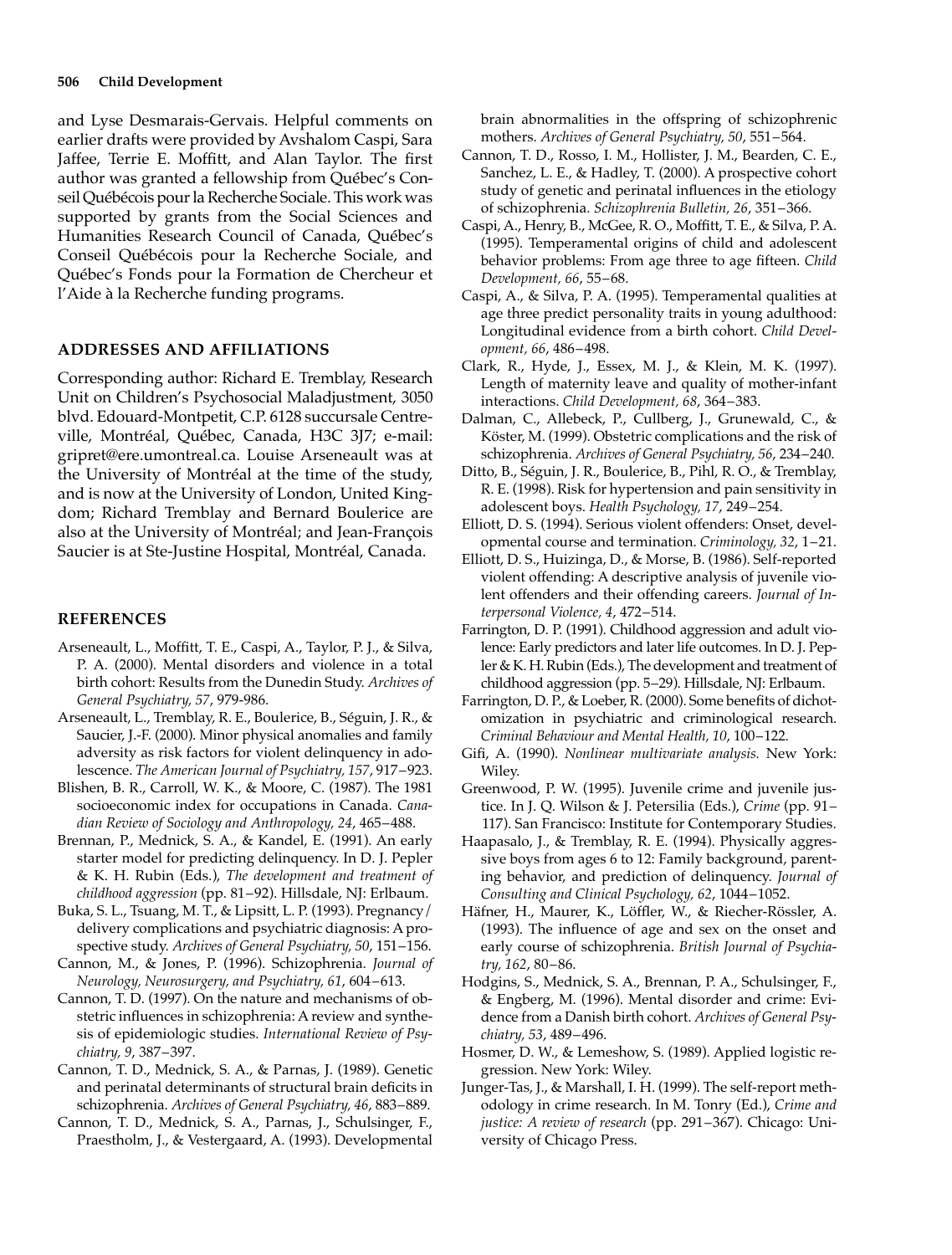- Kandel, E., & Mednick, S. A. (1991). Perinatal complications predict violent offending. *Criminology, 29*, 519–529.
- Kendell, R. E., Juszczak, E., & Cole, S. K. (1996). Obstetric complications and schizophrenia: A case control study based on standardised obstetric records. *British Journal of Psychiatry, 168*, 556–561.
- Kitzman, H., Olds, D. L., Henderson, C. R., Hanks, C., Cole, R., Tatelbaum, R., McConnochie, K. M., Sidora, K., Luckey, D. W., Shaver, D., Engelhardt, K., James, D., & Barnard, K. (1997). Effect of prenatal and infancy home visitation by nurses on pregnancy outcomes, childhood injuries, and repeated child-bearing: A randomized controlled trial. *Journal of the American Medical Association, 278*, 644–652.
- Kolvin, I., Miller, F. J. W., Fleeting, M., & Kolvin, P. A. (1988). Social and parenting factors affecting criminal-offence rates: Findings from the Newcastle Thousand Family Study. *British Journal of Psychiatry, 152*, 80–90.
- Ladewig, W., London, M. L., & Brookens Olds, S. (1990). *Essentials of maternal-newborn nursing.* Reading, MA: Addison-Wesley.
- Loeber, R., Farrington, D. P., Stouthamer-Loeber, M., Moffitt, T. E., & Caspi, A. (1998). The development of male offending: Key findings from the first decade of the Pittsburgh Youth Study. *Studies on Crime and Crime Prevention, 7*, 141–171.
- McNeil, T. F., Cantor-Graae, E., & Sjöström, K. (1994). Obstetric complications as antecedents of schizophrenia: Empirical effects of using different obstetric complication scales. *Journal of Psychiatric Research, 28*, 519–530.
- Moffitt, T. E. (1990). Juvenile delinquency and attention deficit disorder: Boy's developmental trajectories from age 3 to age 15. *Child Development, 61*, 893–910.
- Moffitt, T. E. (1993). Adolescence-limited and life-course persistent antisocial behavior: A developmental taxonomy. *Psychological Review, 100*, 674–701.
- Moffitt, T. E., & Henry, B. (1989). Neuropsychological assessment of executive functions in self reported delinquents. *Development and Psychopathology, 1*, 105–118.
- Nagin, D., & Tremblay, R. E. (1999). Trajectories of boys' physical aggression, opposition, and hyperactivity on the path to physically violent and nonviolent juvenile delinquency. *Child Development, 70*, 1181–1196.
- O'Callaghan, E., Buckley, P., Madigan, C., Redmond, O., Stack, J. P., Kinsella, A., Larkin, C., Ennis, J. T., & Waddington, J. L. (1995). The relationship of minor physical anomalies and other putative indices of developmental disturbance in schizophrenia to abnormalities of cerebral structure on magnetic resonance imaging. *Biological Psychiatry, 38*, 516–524.
- O'Dwyer, J. M. (1997). Schizophrenia in people with intellectual disability: The role of pregnancy and birth complications. *Journal of Intellectual Disability Research, 41*, 238–251.
- Olds, D. L., Eckenrode, J., Henderson, C. R., Kitzman, H., Powers, J., Cole, R., Sidora, K., Morris, P., Pettitt, L. M., & Luckey, D. (1997). Long-term effects of home visitation on maternal life course and child abuse and neglect: Fifteen-year follow-up of a randomized trial. *Journal of the American Medical Association, 278*, 637–643.
- Patterson, G. R. (1993). Orderly change in a stable world: The antisocial trait as a chimera. *Journal of Consulting and Clinical Psychology, 61*, 911–919.
- Patterson, G. R., DeBaryshe, B. D., & Ramsey, E. (1989). A developmental perspective on antisocial behavior. *American Psychologist, 44*, 329–335.
- Piquero, A. (2000). Frequency, specialization, and violence in offending careers. *Journal of Research in Crime and Delinquency, 37*, 392–418.
- Piquero, A., & Tibbetts, S. (1999). The impact of pre/perinatal disturbances and disadvantaged familial environment in predicting criminal offending. *Studies on Crime and Crime Prevention, 8*, 52–70.
- Raine, A., Brennan, P., & Mednick, S. A. (1994). Birth complications combined with early maternal rejection at age 1 year predispose to violent crime at age 18 years. *Archives of General Psychiatry, 51*, 984–988.
- Raine, A., Brennan, P., & Mednick, S. A. (1997). Interaction between birth complications and early maternal rejection in predisposing individuals to adult violence: Specificity to serious, early-onset violence. *American Journal of Psychiatry, 154*, 1265–1271.
- Rutter, M. (1985). Resilience in the face of adversity: Protective factors and resistance to psychiatric disorders. *British Journal of Psychiatry, 147*, 598–611.
- Séguin, J. R., Pihl, R. O., Boulerice, B., Tremblay, R. E., & Harden, P. W. (1996). Pain sensitivity and stability of physical aggression in boys. *Journal of Child Psychology and Psychiatry, and Allied Disciplines, 37*, 823–834.
- Séguin, J. R., Pihl, R. O., Harden, P. W., Tremblay, R. E., & Boulerice, B. (1995). Cognitive and neuropsychological characteristics of physically aggressive boys. *Journal of Abnormal Psychology, 104*, 614–624.
- Seidman, L. J., Buka, S. L., Goldstein, J. M., Horton, N. J., Reider, R. O., & Tsuang, M. T. (2000). The relationship of prenatal and perinatal complications to cognitive functioning at age 7 in the New England cohorts of the National Collaborative Perinatal Project. *Schizophrenia Bulletin, 26*, 309–321.
- SPSS. (1998). *SPSS categories 8.0.* Chicago, IL.
- Stueve, A., & Link, B. G. (1997). Violence and psychiatric disorders: Results from an epidemiological study of young adults in Israel. *The Psychiatric Quarterly, 68*, 327–342.
- Tibbetts, S. G., & Piquero, A. R. (1999). The influence of gender, low birth weight, and disadvantaged environment in predicting early onset of offending: A test of Moffitt's interactional hypothesis. *Criminology, 37*, 843–878.
- Tiihonen, J., Isohanni, M., Räsänen, P., Koiranen, M., & Moring, J. (1997). Specific major mental disorders and criminality: A 26-year prospective study of the 1996 Northern Finland Birth Cohort. *American Journal of Psychiatry, 154*, 840–845.
- Tremblay, R. E., Boulerice, B., Harden, P. W., McDuff, P., Pérusse, D., Pihl, R. O., & Zoccolillo, M. (1996). Do children in Canada become more aggressive as they approach adolescence? In Statistics Canada (Ed.), Growing up in Canada: National Longitudinal Survey of Children and Youth (pp. 127–137). Ottawa, Ontario: Human Resources Development Canada.